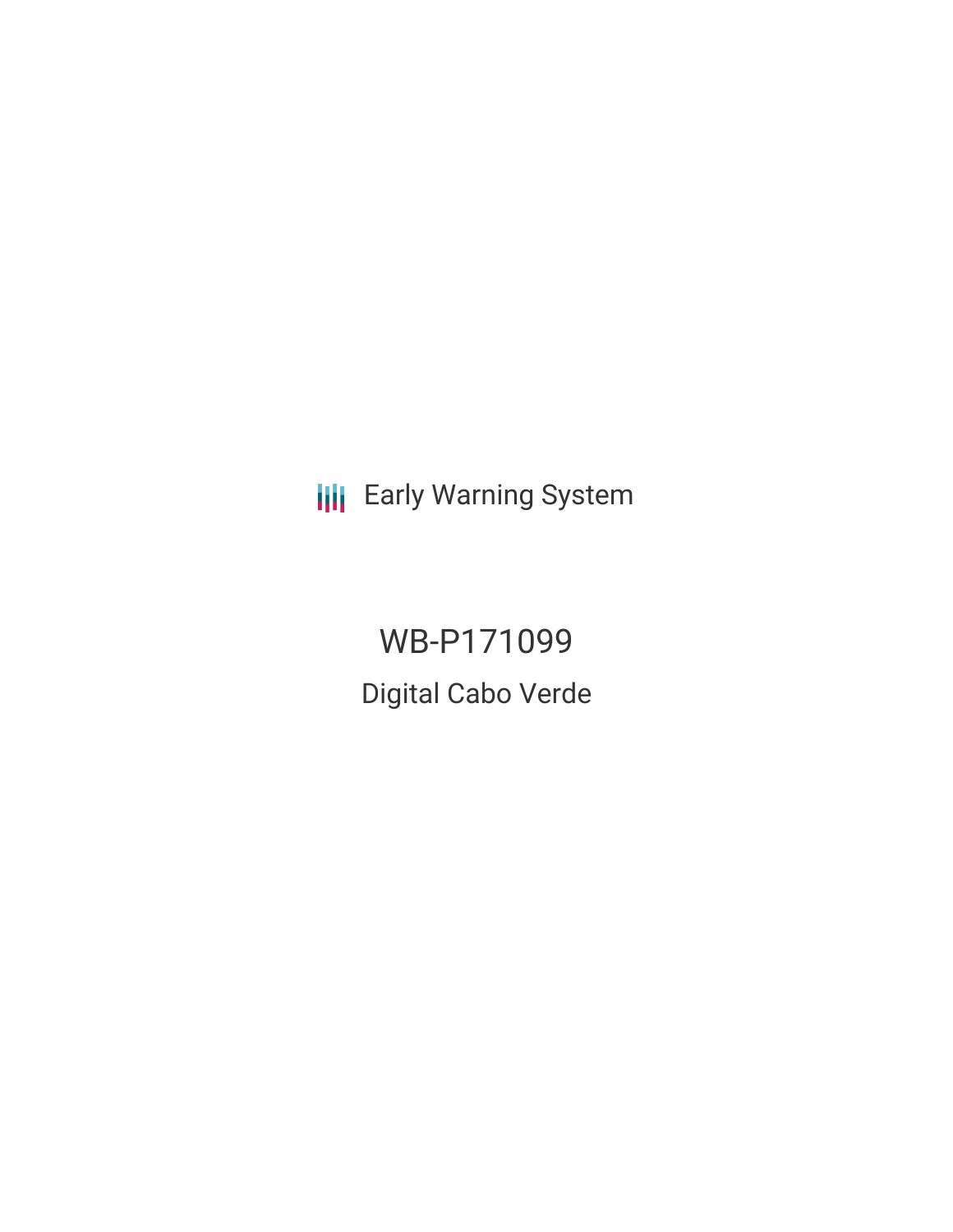# **Quick Facts**

| <b>Countries</b>               | Cape Verde                                |
|--------------------------------|-------------------------------------------|
| <b>Financial Institutions</b>  | World Bank (WB)                           |
| <b>Status</b>                  | Proposed                                  |
| <b>Bank Risk Rating</b>        | U                                         |
| <b>Voting Date</b>             | 2020-06-15                                |
| <b>Borrower</b>                | Government of Cape Verde                  |
| <b>Sectors</b>                 | Law and Government, Technical Cooperation |
| <b>Investment Type(s)</b>      | Grant                                     |
| <b>Investment Amount (USD)</b> | \$30.00 million                           |
| <b>Project Cost (USD)</b>      | \$30.00 million                           |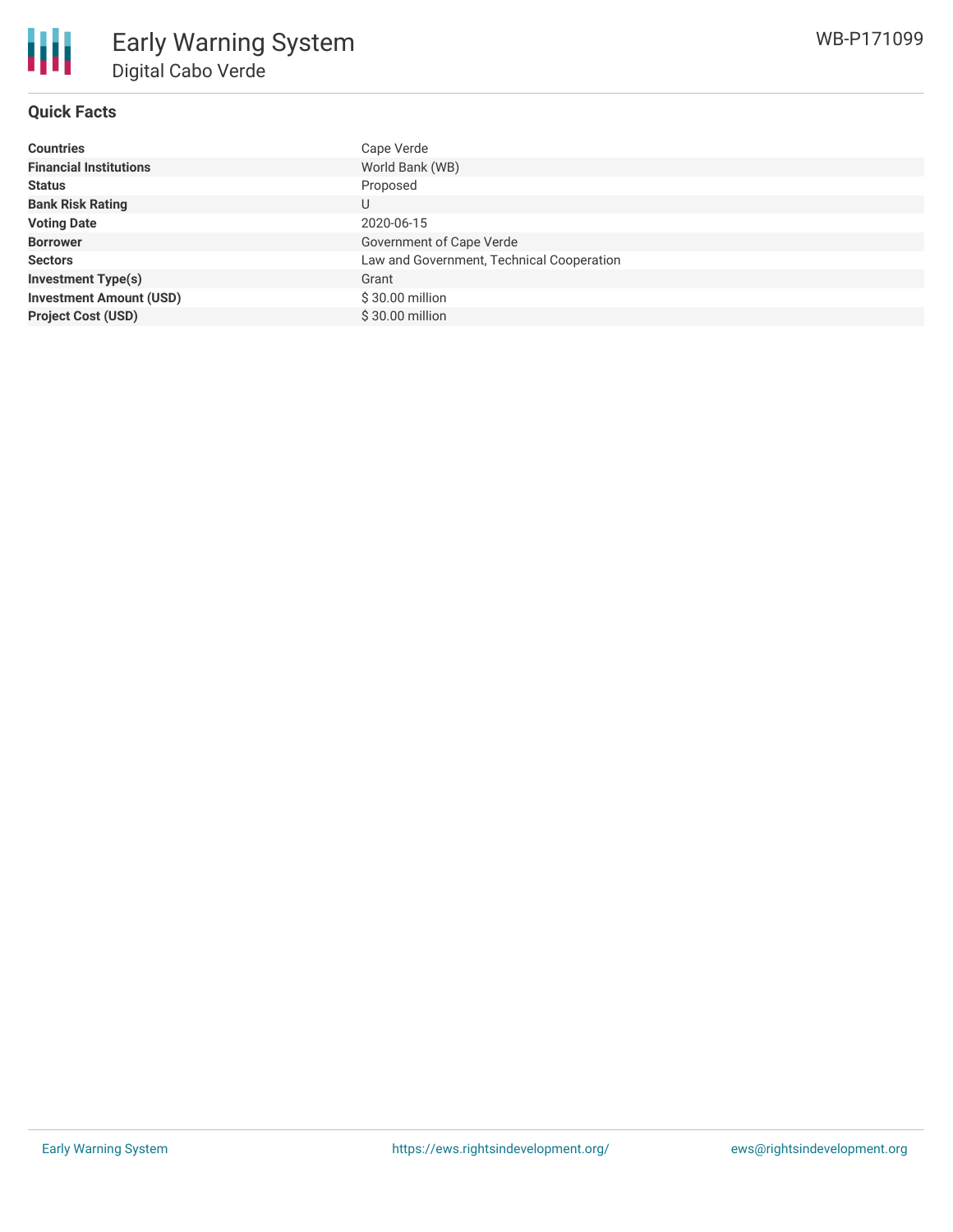

# **Project Description**

According to bank documents, the project objective is to support Cabo Verde in establishing the needed foundations to become a digital hub by enhancing digital infrastructure and strengthening the supply of digital skills and the demand for digital services.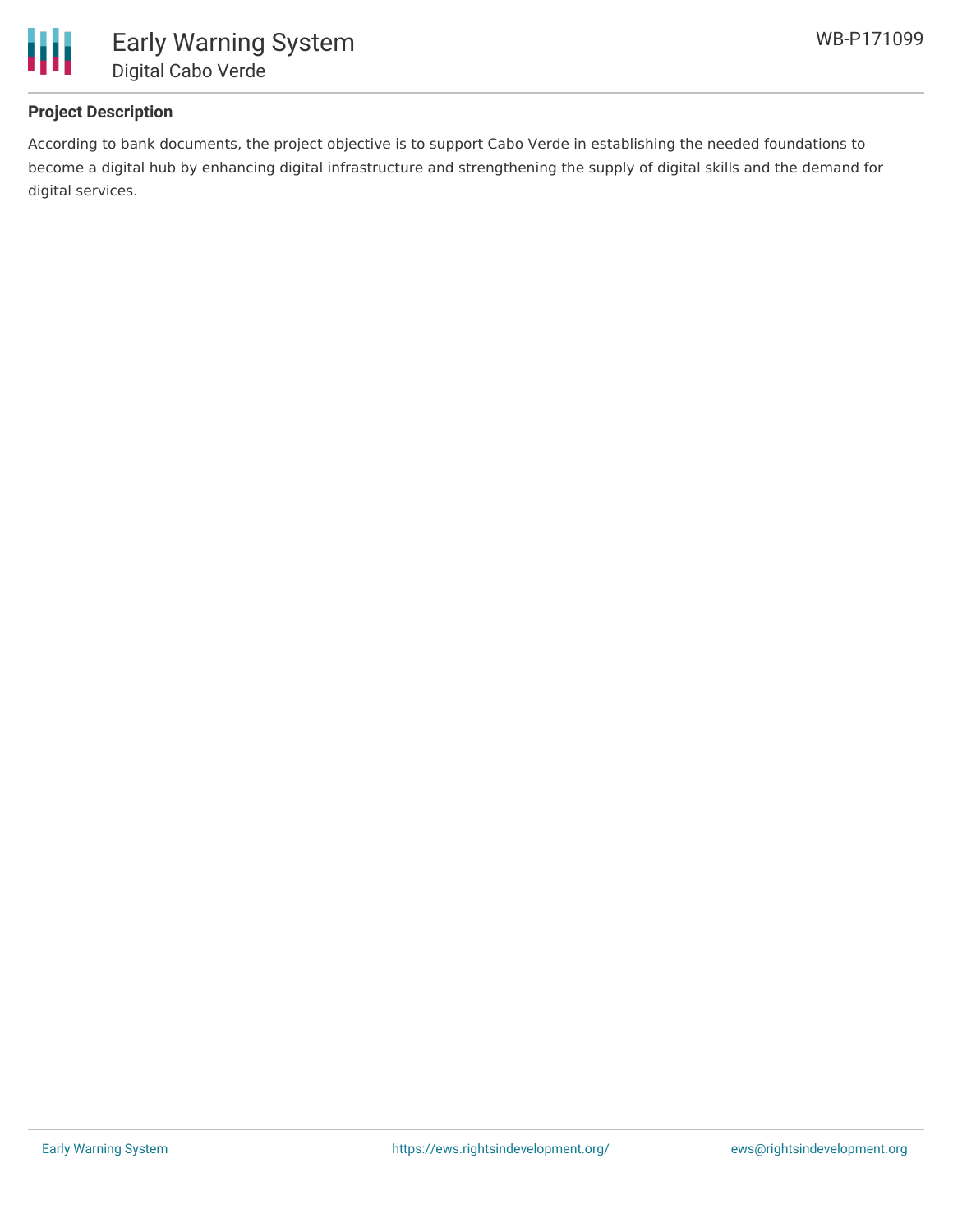

# **Investment Description**

World Bank (WB)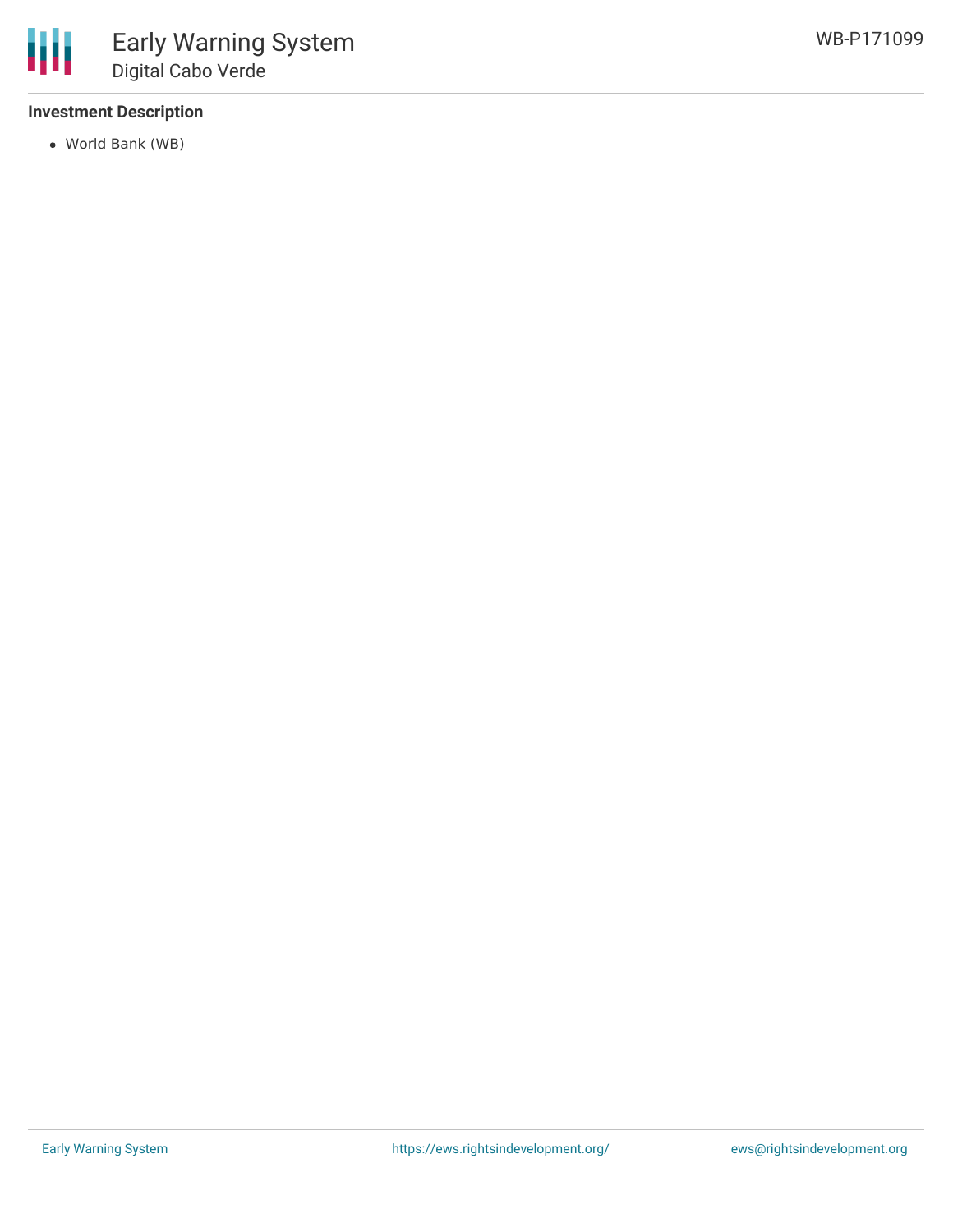## **Contact Information**

#### **World Bank:**

Jerome Bezzina, Maria Claudia Pachon Senior Digital Development Specialist

**Borrower:** Olavo Correia

#### **Implementing Agencies:**

Secretary of State for Innovation and Technical Training at Government of Cabo Verde Aruna Handem Director, National Directorate for Telecommunications and Di [Aruna.Handem@nosi.cv](mailto:Aruna.Handem@nosi.cv)

## **ACCOUNTABILITY MECHANISM OF WORLD BANK**

The World Bank Inspection Panel is the independent complaint mechanism and fact-finding body for people who believe they are likely to be, or have been, adversely affected by a World Bank-financed project. If you submit a complaint to the Inspection Panel, they may investigate to assess whether the World Bank is following its own policies and procedures for preventing harm to people or the environment. You can contact the Inspection Panel or submit a complaint by emailing ipanel@worldbank.org. You can learn more about the Inspection Panel and how to file a complaint at: http://ewebapps.worldbank.org/apps/ip/Pages/Home.aspx.